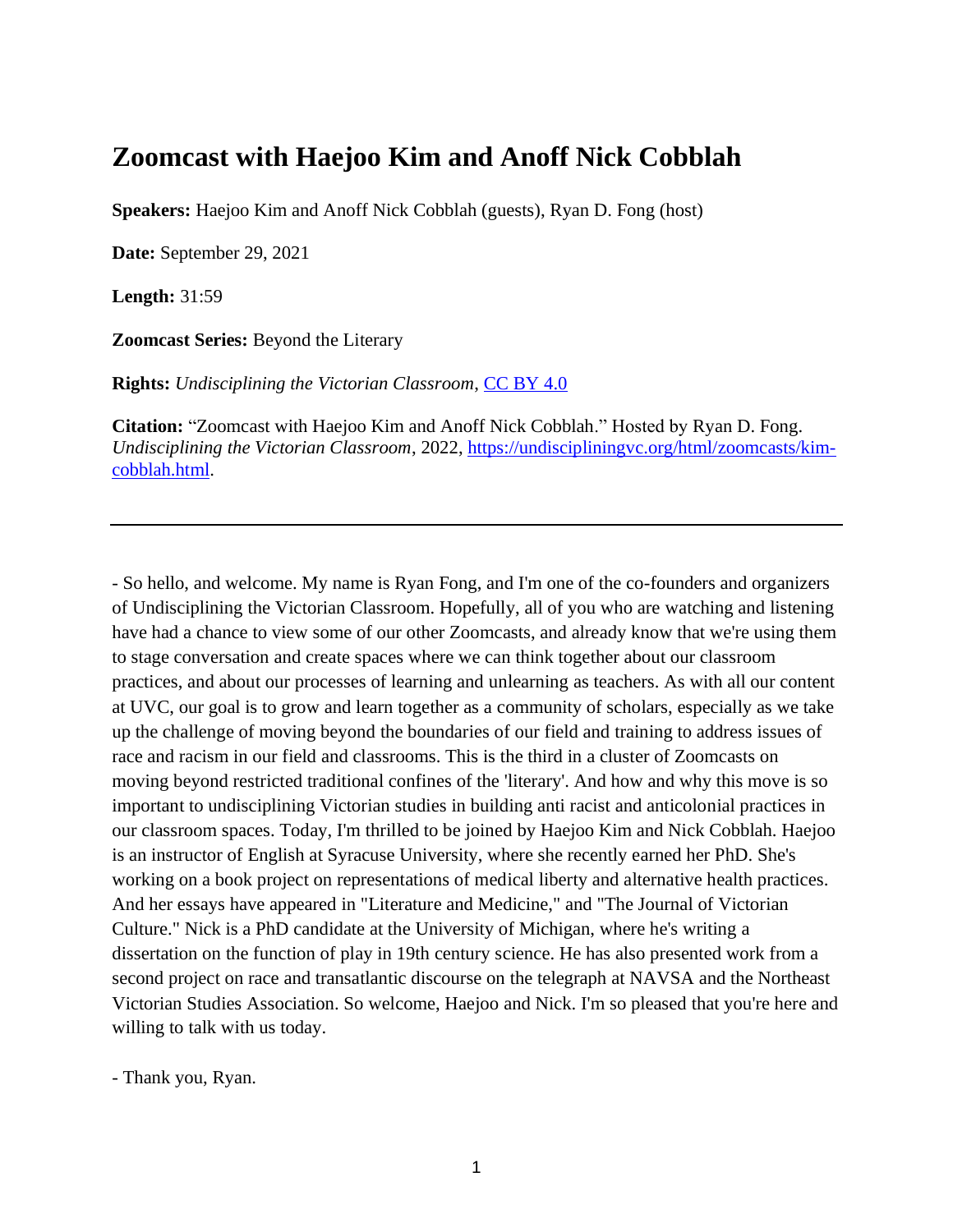- So maybe to get us started, I'd like to just kind of begin, because I'm curious, to have you talk about what kinds of textual materials, and even non-textual materials you've worked with and encountered in your research from science, medicine, and technology studies. And talk a little bit about what insights they've given you into studying race in the 19th century. I don't know who wants to start here?

## - I can go first.

- So for me, scholarly works that unpack the social construction of medical expertise were very helpful and much of it come from the field of medical history or the cultural history of medicine, like more recently, Michael Brown's work. And these scholarly works reveal how the construction of medical expertise in the 19th century was negotiated at the cultural and rhetorical level, as well as what people assume drawing on scientific methods, which is self. It needs to be unpacked as well. So really inspired by those works. I looked into the counter group, medical dissenters and their use of rhetorical strategies and how they deployed certain rhetoric and metaphor to oppose professional medical authority. And I kind of realized that race is really important factor here because medical dissenters call for medical liberty, which is the topic of my research, which seems to be some sort of democratic aspiration towards accessibility, health and sort of this kind of anti-elitism, actually that desire for medical liberty and the pursuit of that desire really relies a lot on the rhetoric of natural self, which conflicts health and able bodied whiteness. So medical dissenters drew a lot from a very romanticized notion enough nature, which overlaps usually with the idea of racial purity, as you can imagine. And medical liberty was understood as part of this larger constellation of English liberties. So always medical dissenters saw themselves as these British agents, English subjects who are different from people with the colonies who are used to despotism, who are used to tyranny. And the fact that depression was here in England was the thing they were the most ambient about. So really thinking about that universal rights to health and how having that medical agency was really dependent upon the subject being white subject, who is basically claiming middle class body.

## - Great. Excellent. Nick?

- So when I started studying the history of the telegraph, I became really fascinated with the anecdotes that appeared in scholarship on that history. Scholars like Richard Minky have kind of written about the telegraph, but also used anecdotes as interventions to contextualize Victorian thoughts about that technology. And we all know that's a move that literary scholars do a lot taking an anecdote and using it as a way of talking about the history of some topic, but we rarely consider those anecdotes in the context in which they were originally presented. So where did those anecdotes come from and how do they circulate? And when I started looking into this question, I realized that a lot of the anecdotes that people use to contextualize what Victorian's thought about the telegraph come from 19th century periodicals, where they were frequently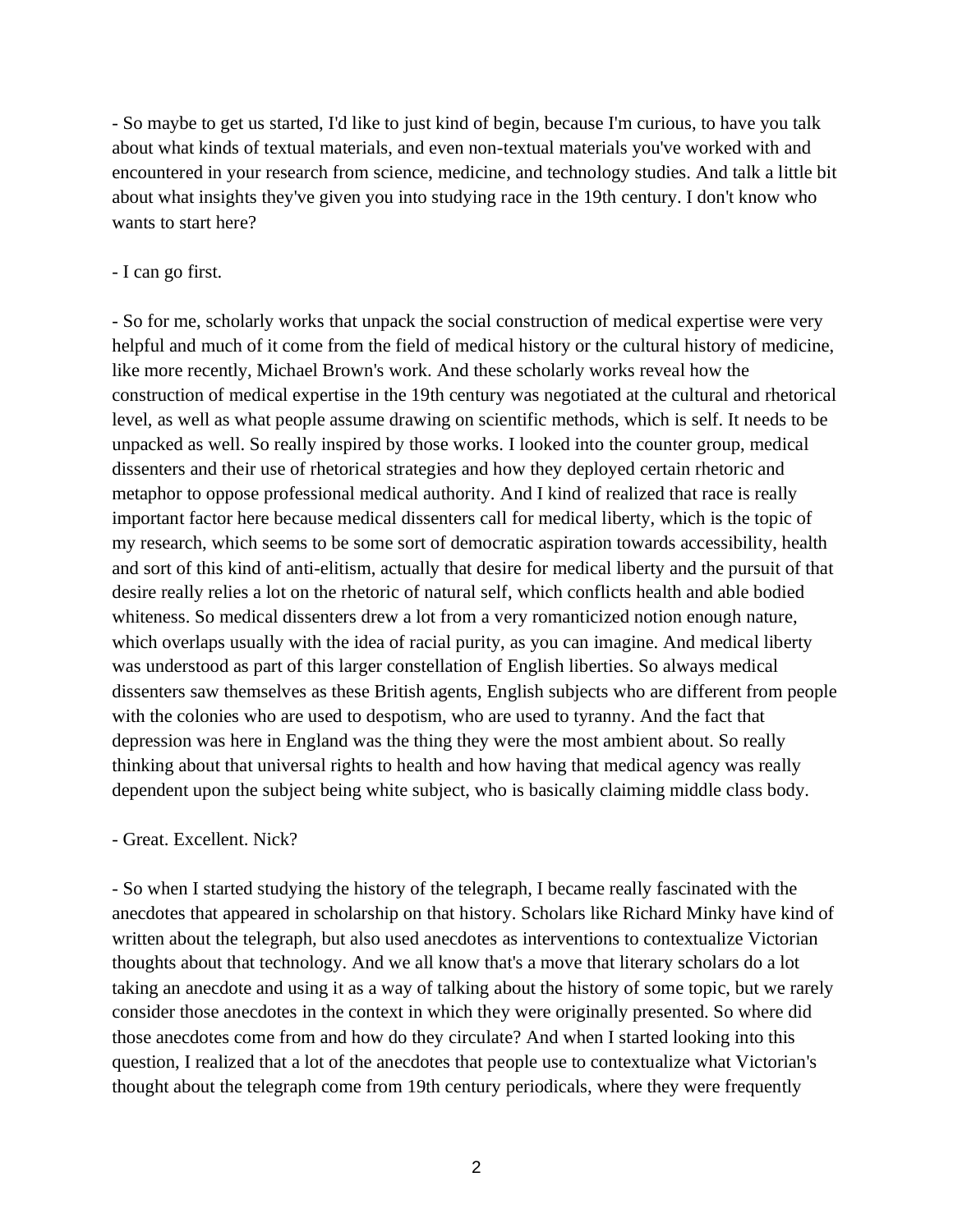reprinted and were recirculating in the United States, in Canada, in Britain, in Australia, just around the world. As these anecdotes circulated, they ended up being re contextualized and adapted for different audiences. And as you trace that circulation, you can both see how these anecdotes form different ideas about who is the telegraphic community, who can actually use the Telegraph and who is expected to use the Telegraph, but also they adapted to meet local concerns. So for example, if an anecdote had a kind of racist implication that the Telegraph was only for white users of this technology, as many anecdotes did, then that might be differently in an American context than it did when that same anecdote was reprinted in a British periodical. And so one of the things that I've really found fascinating is how you can find these anecdotes in 19th century periodicals and in anecdote books and trace their circulation to understand how the ideas about who the Telegraph was for were really constructed by these anecdotes.

- That's really interesting. And I'm struck--kind of in--as you were both talking, as kind of follow up to this question, is really kind of the way that you're engaging with the archive, right? And so this series is about kind of beyond the literary. And one of the other folks or group of folks that we talked to was the Anglophone Chile project, which is also really based in periodicals. So, I think one of the things I'm curious about is, is kind of just your engagements with and the usefulness of turning to periodicals as a really important source that often doesn't fall, in the categories of the 'literary'. It's not a poem. It's not a novel, right? But it generates particular kinds of information and knowledge. And so I'm wondering if you could kind of just talk about like your experience wading into the world of periodicals, because I get the sense that it's both scientific periodicals of the day and also kind of popular periodicals of the day--and often that's a blurry category between those two things. So I'm just wondering if you can talk a little bit about kind of yeah, entering the archive and engaging with these different kinds of materials and what you're able to see and glean from those.

- That's a really good question. And I think periodicals are fascinating for many different reasons, but one of it is because it is actually one of the main methods for scientific knowledge production, right? So development of medical professionals as this professional group relied on the circulation of peer reviewed medical journals, such as the Lancet, which was founded in early 19th century. So this is a system that we still have peer reviews journals as this main method of knowledge production. And what fascinated me was there were all these, what we now understand that's popular journals, but these people saw themselves as this counterpart, these professional journals and was drawing on a lot of, for example, anti-vaccination journals, they draw a lot of information from statistics. So they are actually, they wouldn't think themselves as an anti-scientific. They would think themselves as scientific, but again, that elitist structure of medical science that marginalize Plebeians voices, for example. So there is really interesting rivalry that's going there intervening with the scientific method, the system of science, and really allows us to understand scientific system as this cultural construct.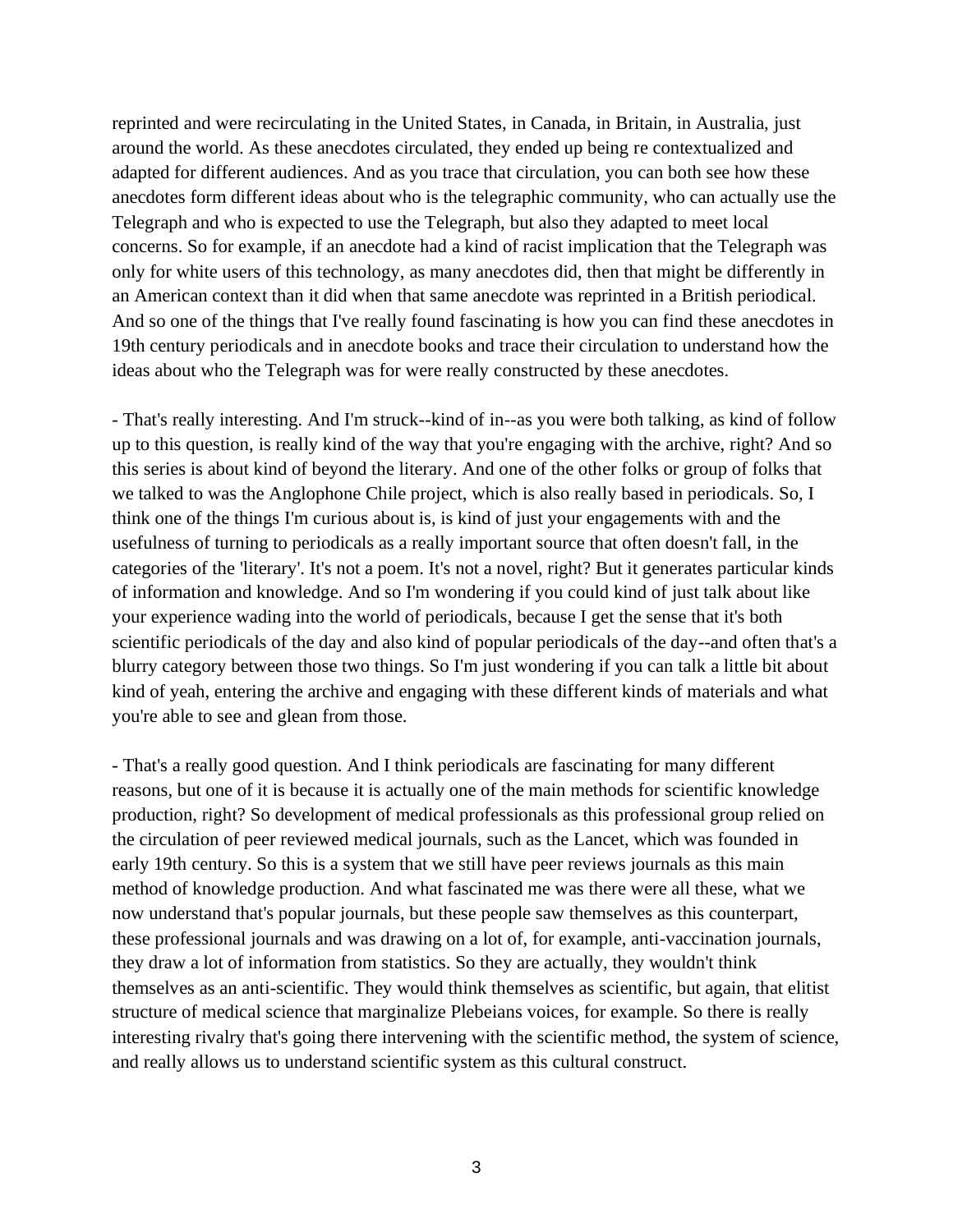## - It's really interesting.

- In a lot of my work, I do also study scientific periodicals and I want to echo that point about how the scientific periodal article is often kind of not taken into account as one of the main spaces where scientists are constructing scientific knowledge. I also wanna point out that when you're studying the circulation of anecdotes or any kind of text among 19th century periodicals, you very quickly realize one that anonymously written works play a much more important role in the 19th century than has previously been accounted for. I think that we tend to focus so much on works so we can clearly point to an author and ascribe some kind of authorial intent that we often ignore the works that don't have a clear author, but can be just as interesting when you're chasing their circulation. And I also think that it's really important to talk about the fact that as these accounts circulate in the 19th century, you can really see the connections between communities that you might think of as being completely insular if you are only the focusing just on one account from one periodical. So even in the case of scientific periodicals, you might see someone in the same article be republished in various journals, and that changes the context in which you might understand the way that people would actually interpret the scientific information being presented. So I think that there's a lot of really fascinating work to be done on scientific periodicals and really any kind of periodical work.

- Yeah, yeah, absolutely. And I mean, I think that the... And of course, scholars of periodicals, you know, have long documented like just how important it is to treat them and to bring our skills as literary critics to bear on those and to take these other kind of contextual pieces of information and incorporate that into our understanding--and book historians that do very analogous work in that. But I think the way that you're really both highlighting, the ways in which even our kind of gold standard today of knowledge of the peer reviewed sort--like when we put that in a historical context, it's very easy for us to be like, oh, well they were getting all this science wrong, or this even didn't understand these technologies and they were doing these nefarious things with it. But it sheds so much light on how we still construct knowledge and the models of expertise and kind of amateur or layperson kind of approaches--and the tensions kind of between those. Which I think would be really interesting for our students to kind of think about, especially our non-majors, non-English majors, the ones who are coming from the sciences, who often, I don't know, always think of themselves as producing a kind of cultural knowledge right in the ways that we kind of understand as literary critics. Which brings me to my now next question, which is about students, right? And thinking about this in the classroom. And so I'm just kind of curious: what experiences you've had bring some of these materials into the classroom or how you might imagine bringing them into the classroom, and how you would help students kind of start to unpack what these materials are doing, especially from these periodical sources and this information from the scientific and technology materials from the 19th century. How might you give students a bit of a foothold into thinking about those?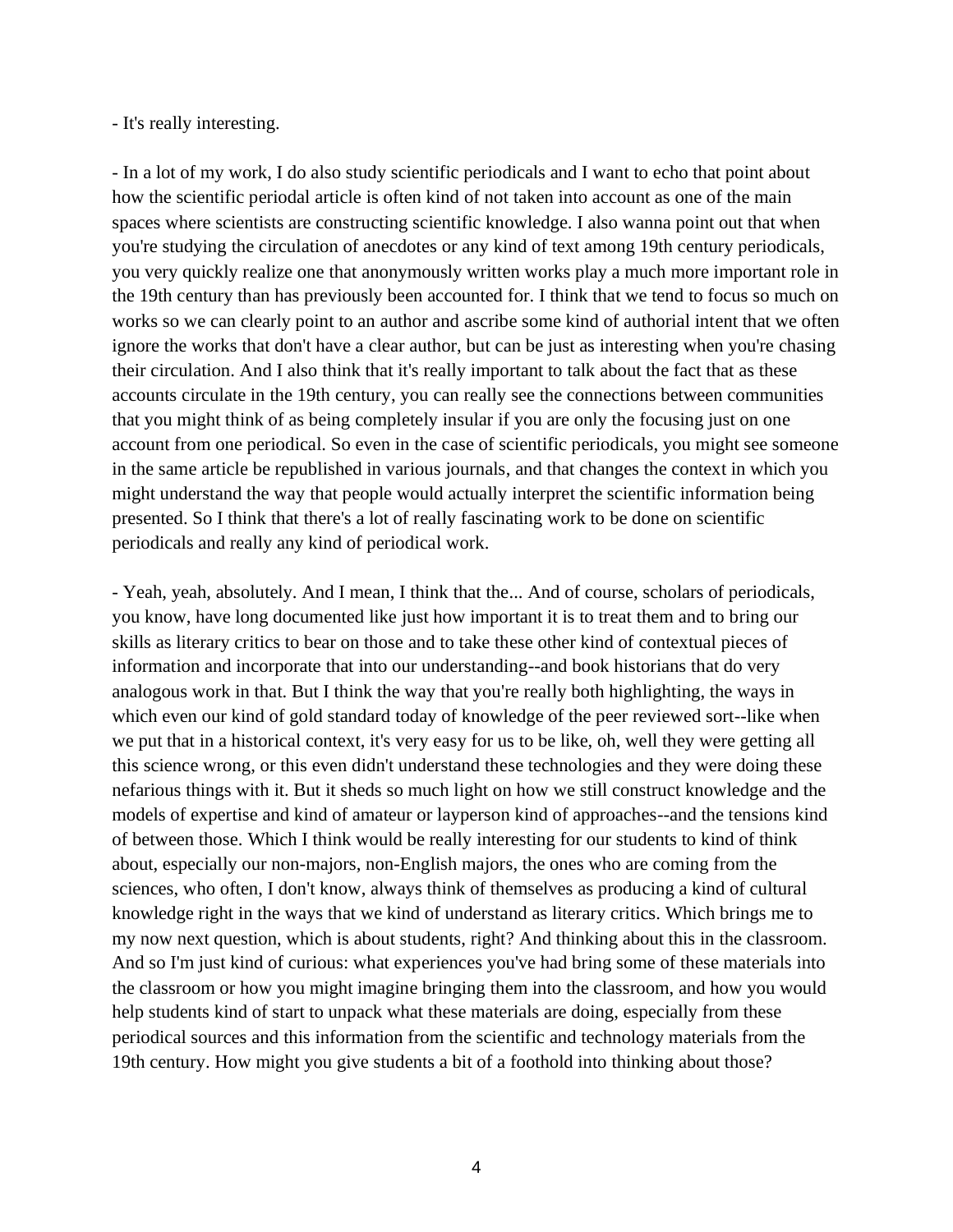- So I am actually teaching health and medicine in 19th century Britain. In an upper division course this semester. And I'll start from a very concrete example of what I'm doing in that class, in a class session that's actually happening today. I am making students read an introduction to Sir Patrick's medicine tropical diseases, a manual of the diseases of warm climates that was first published in 1898. And it is basically a textbook for tropical medicine. And the introduction is relatively very short and kind of easy to grasp on. And I'm pairing that with slightly older text from medical history, Mark Harrison's, "The Tender Frame of Man": Disease, Climate and Racial Difference in India, West Indies, 1760 to 1860. It was published in 1996 and that's a really good job of how the cultural and political need for colonial governance shapes, scientific knowledge production in terms of imagining racial difference. And they are talking about similar things, but not quite the same thing. So I think the ways in which they reflect each other really helps students to grasp what's going on here. And the introduction to tropical diseases is really interesting because it is an introduction to a textbook, but it lack the kind of confidence of how to define tropical diseases. And it sort of kind of rambles on about what tropical disease can be. Is it about the climate? Is it about the temperature or is it about the flora and fauna from that climate? And at the end of the introduction, there is this paragraph where the author is, well, I'm just also going to talk about leprosy and bubonic plague, which are not diseases that are dependent on temperature in its infection, but still kind of prevalent in tropical and subtropical climate because they have backward sanitary system. Sort of like really revealing that the discipline of tropical medicine that he's talking about here is not drawing from what could be understood as this solid and clear scientific principles, but rather the kind of social and political need for colonial governance to regulate disease circulation. That's enhanced by global mobility and really closed reading what we now understand as scientific and medical text helps student realize that well, actually, it's very similar to literary text that we have been reading and sort of closing the gap between those two categories of writing in the classroom, demonstrating that and helping students to do that, I think is one of the most effective ways to introduce these texts to classroom.

- Great. Great. Nick, I don't know about you.

- Yeah, so I haven't had the chance to actually bring these materials into my classroom, but I have had the chance to talk with my students about the research that I do, and they always seem very interested and engaged when I'm telling them about out, you know, how the circulation of these short accounts about a technology can help to frame expectations about who belongs to that community. And I think the reason for that is that students are already very aware of the fact that, you know, these kinds of stories circulate. They circulate much more quickly now, but I think they already have an intuitive sense of how circulating stories can bring communities together and help people frame who is, or is not inside a certain community. I think my students also have a clearer sense of the ways in which the stories that we tell about technology can influence who thinks of themselves as being included or excluded. So for example, some people might recall that in 2009, there was a viral video in which an HP computer couldn't use its face recognition on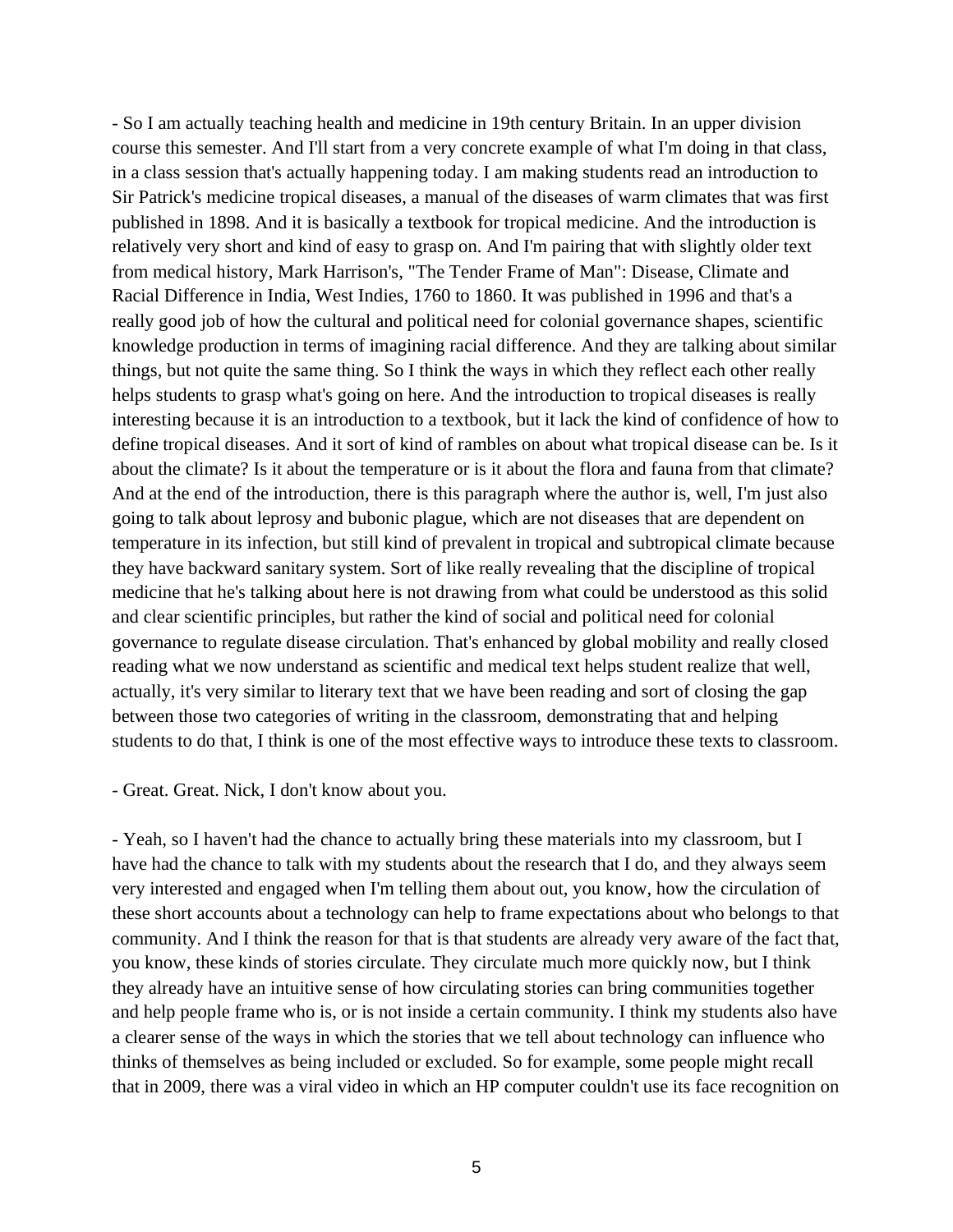a black man, but his white coworker could be seen by the computer and there was a similar issue with iPhone X's a few years ago. And when those things become viral and they start to circulate, you see very similar mechanisms to what you saw in anecdotes about the Telegraph. You see different people focusing on different parts of the story and different details being highlighted or being underplayed. And I think students have a good sense of that fact that these things are still happening today, I would love to be able to teach a class in which I ask students to focus on some anecdote from some 19th century periodical and trace its circulation, actually map it along with the rest of the class. 'Cause I feel like when you see the places where these anecdotes are reprinted, you get a much clearer sense of the interconnectedness of readers in the 19th century, you undo that kind of insular feeling and realize, oh, people were reading things that were printed originally in London, in the United States, in Australia, things aren't just British. And I think that's an important thing for students to feel, to be aware of. And then I also also think that by choosing an anecdote themselves and chasing its circulation, students can get a much clearer sense of the fact that you aren't just, the only options for research are not the canonical texts that we might think of as proper subjects for literary study. There are really interesting things you can discover about texts that might seem far more trivial because they are anonymous, but you could still come up with really interesting arguments by chasing the circulation of these things, seeing where the gaps are, where was this not published? How did it get to the places where it was published? Lots of really interesting questions emerge from that. And I'd love to have the opportunity to encourage students to do that kind of mapping work and that kind of archival research themselves.

- Yeah, that's awesome. Yeah, and I love that sense of kind of using our own research practices and kind of the techniques that we've developed, which I hear in kind of both of your responses to that question, of like how you can become a model, for how to engage this. And then our own enthusiasm becomes infectious for them. And all the things that we learn I think can become a kind of pathway for their own learning and their discovery too. That sounds really, really exciting. Nick I think you kind of, oh, sorry Haejoo, were you gonna follow up or something?

- No, I just wanted to add to the kind of geographical connections that Nick keeps pointing out. I think it's also interesting to may be sort of show that temporal connections as well, because one of the activities that I'm planning to do in the second section of my class, which is about medical professionalization and its content. I am gonna give them, because the Lancet has all its archive on its online homepage, which you know Lancet is still a very, it's a top journal in the field of medicine, right? And then they have like that you can search on their homepage, their initial issues, their issues from early 19th century. And I am going to ask my students to explore that early archive from the Lancet. And it's gonna be in a way pretty shocking, which was shocking to me actually, when I was going into the research, because it's really, there's a lot of opinion pieces of how doctors should be perceived, how doctors should behave. There were a lot of these political opinions largely from the founder of the Lancet, sort of like seeing that in relation to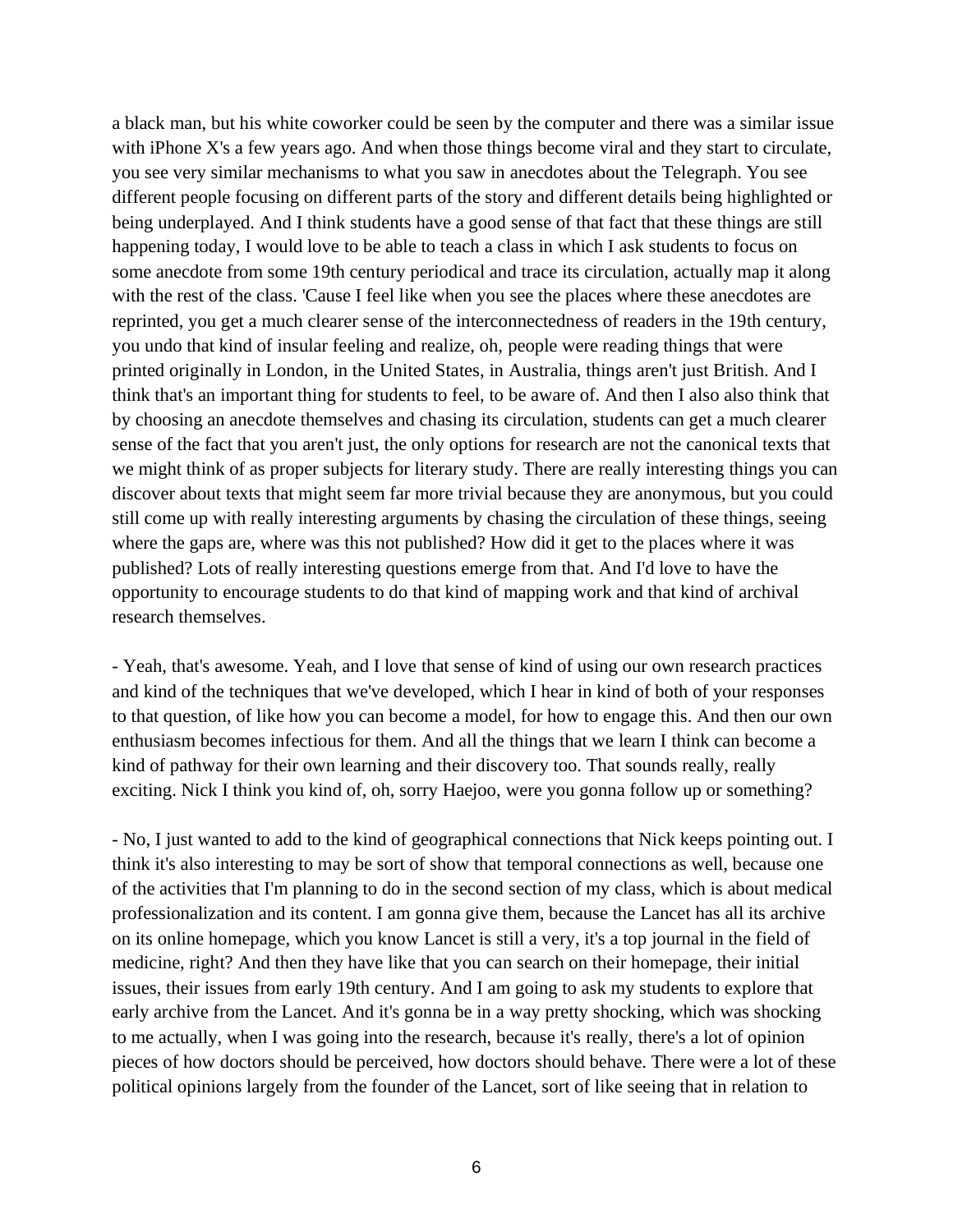what looks much more professional, what looks like much the present day Lancet which look much more professional to our own eyes will be an interesting practice to understand the history of the development of that scientific discipline of biomedicine.

- That's fascinating. And I think all of these responses, I think are also pointing to, I'm sure all of our viewers and listeners are feeling the kind of resonance and timelines of your projects to today with the COVID pandemic, with the ways in which information and disinformation is traveling and what gets marked as information and disinformation by whom and in what communities. I think your research and the way that you're approaching these topics speaks so much to that. So I'm wondering if you could just say more about that. Like what kinds of stakes have gotten raised for you for thinking about these materials in our present moment and, you know, as two scholars of Victorian studies, right. In Victorian technology, Victorian science, Victorian medicine, kind of just what's hitting you and how that's infusing the kinds of conversations that you're having or wanna have with your students about the relevance of these issues and materials.

- I mean, anti-vaccination movement, it's just, what can I say? And that's some questions and issues around the anti-vaccination movement has been coming up in my class, even though we have not yet been reading the pamphlets themselves together, which is gonna be coming the second half of the class. But I wanna talk a little bit about kind of a general framework that I am trying to bring in when I'm teaching 19th century medicine. So what I'm trying to do is, when I'm putting together the syllabus together and sort of introducing my class to my students, I am really focusing on the present moment rather than 19th century. So instead of giving them a lecture about 19th century medicine and ask them to think about the implications today, I am sort of turning that around and talking about 21st century moment that we are living in together first. And then in order to actually understand that anti expertise sentiments today, anti vaccination movement today, we really have to look into 19th century because that's when the anti vaccination movement, for example, first arose. And if we don't understand the very specific ways in which medical expertise was negotiated in 19th century and how many people were actually against that idea of forming a professional community, we really cannot understand what's going on today. My approach, well with my students has been, let's look at 19th century because if we don't do that, we cannot really understand what's going on today. And students have been responding pretty well so far now, to that approach.

- Yeah, I think that, from my perspective, what I have been learning about these stakes of my project over the last couple of years is the importance of my project as an example of how techs continue to circulate today, continue to be a adapted in ways that people might not be aware of. The 19th century has a similar circulation of texts, but it is a somewhat easier model to look at partially because of the incompleteness of databases, where you only have so many examples of an anecdote that it was reprinted, but you can look at that and you can understand how different details are preserved and when something is reprinted or recirculated, it might not have all of the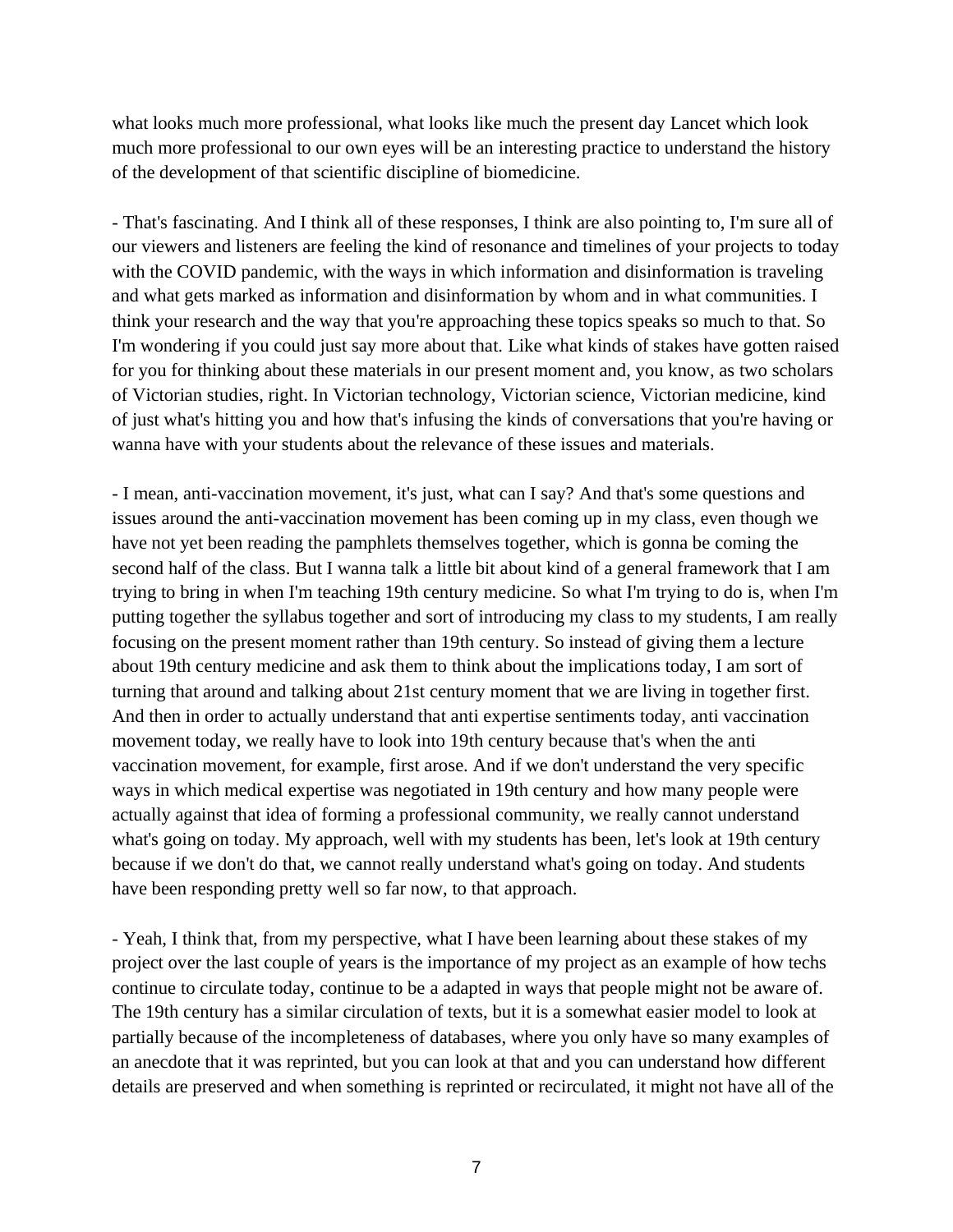context of the original version. So for example, in 1900, there was a newspaper account. It was the first positive account I had found of two black people being married by telegraph. One was 9th Cavalry trooper in New Mexico. He married his wife, Lizzie Hummonds by telegraph, and she was in Kentucky. And when that anecdote circulated, the fact that they were black, did not always appear. And sometimes that information was conveyed just by the fact that he was a member of the 9th Cavalry, which has historically been a black unit. And so when that anecdote appears in Australia, it doesn't mention that the two people getting married are people of color, it just says that he was a member of the 9th Cavalry. That context is completely taken away, but it wasn't a purposeful censorship I do believe. I believe that it was simply the fact that context changes as that anecdote circulated to a new audience. And we do see similar things happen today. Sometimes the changes are purposeful. Sometimes it's just the nature of circulating text, but I do feel like understanding those kinds of mechanisms is an important part of digital literacy. And so anytime I can help my students to improve their digital literacy and realize, okay, when let's say a politician retweets something that's been retweeted 20 times in a very short period of time, it might not have all the details that were originally present in that work. And it's important to know how to trace the circulation of something if you think that it's meaningful and find the original version with that context.

- That's great. And it's making me think too. I mean these strategies of putting our moment and the materials that you're looking at in conversation with one another, where you start. I mean, I think Haejoo the way you're talking about, I mean-- it's like a classic pedagogical principle of starting where your students are. And it just kinda, what do they know? What do they assume? What are they at? And I think Nick, you're doing this too and then like historicizing that, bringing that back and saying, how is it so important that we understand and know what's going on in the 19th century context, can help us understand why things are the way they are today? Yeah and also I think is a really great strategy for grappling, I think often, with the really overt racism of these texts, right? The really uncomfortable nature of the materials themselves and figuring out how to deal with them, honestly, seriously, rigorously, but not apologetically. And to kind of think about this kind of presentist move, I think, is a kind of anti-racist strategy. Like we're not separate from that racism there. It's like, this is directly connected to racist memes that circulate, right? It's connected to the overbearing and overriding whiteness of strains of the anti vaccination movement today. It's like, how we can kind of make those connections seems really, really powerful.

- Yeah, I've also been thinking recently, to continue that thought, about the ways in which we as scholars are part of that continued circulation of these texts. We are providing context. We are hoping that the context we provide is worth dealing with these unpleasant top topics, because we can learn something by continuing to talk about them. But in the age of, you know, Zoom meetings and remote conferences, I've become more aware of the fact that if I share a slide deck with somebody, it is out there and able to be recirculated fairly easily in a way that maybe things